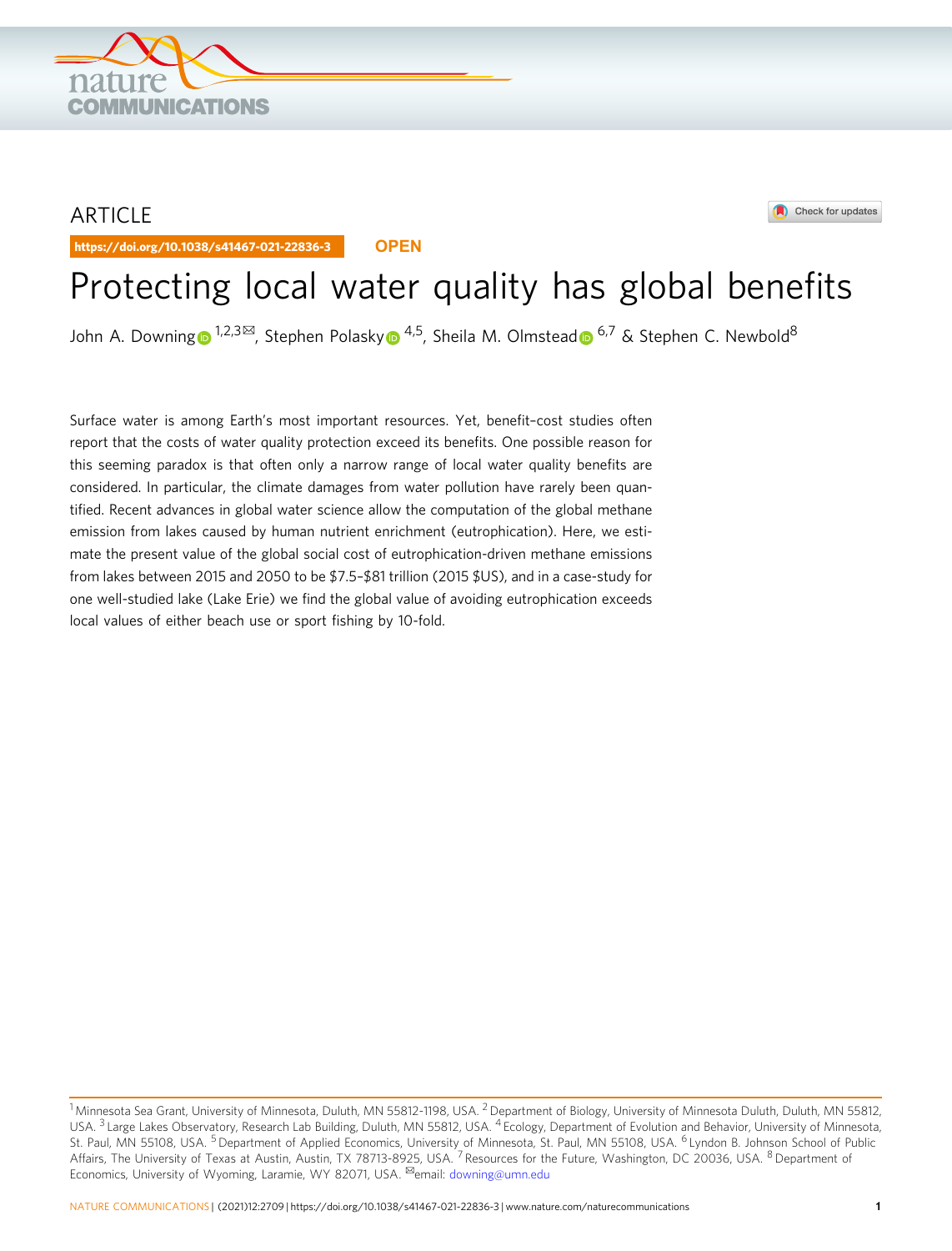<span id="page-1-0"></span>Lean freshwater is a key strategic resource<sup>[1](#page-4-0)</sup>. Water pollution has been at or near the top of the list of U.S. environmental concerns for the past 30 years<sup>[2](#page-4-0)</sup>, and many tion has been at or near the top of the list of U.S. envirbelieve that surface water supplies are now at least somewhat dangerous<sup>[3](#page-4-0)</sup>. Nonetheless, economic studies of water quality regulations in the U.S. often report estimates of benefits smaller than  $\text{costs}^{3-5}$  $\text{costs}^{3-5}$  $\text{costs}^{3-5}$  $\text{costs}^{3-5}$  $\text{costs}^{3-5}$ . One reason for low estimates of economic benefits is that many ecosystem services supported by clean water are poorly understood and not included in estimates of benefits<sup>[6](#page-4-0)</sup>. Studies of the economic benefits of air pollution use well-established links from emissions to concentrations, exposure, health outcomes, and finally to monetary value. For water quality, similar wellestablished links of water quality to economic benefits are more limited. We combine recent limnological and biogeochemical models with advances in integrated economic assessment to calculate an important aspect of the value of surface water quality not previously monetized: reducing nutrient pollution in lakes and reservoirs reduces eutrophication, which in turn leads to lower methane  $(CH<sub>4</sub>)$  emissions that impact climate.

Eutrophication is a problem of great economic importance<sup>7</sup>. Aquatic scientists have recently estimated greenhouse gas (GHG) emissions from lakes and reservoirs, and the growth in GHG emissions from increased eutrophication $\delta$  associated with rising phosphorus (P) and nitrogen (N) pollution expected over the next century<sup>9,10</sup>. These peer-reviewed analyses are based on the most geographically extensive data set collected to date and cover 8000 lakes from a broad diversity of climates and geographic regions, including all continents and many observations from the tropics<sup>10</sup>. Eutrophication of inland waters, driving emissions of CH4, is forecast to increase up to nearly 5-fold over the next century (Table 1 in ref.  $9$ ) due to population growth, agricultural expansion, warming of surface waters, increased storminess, and expansion of waters in places susceptible to eutrophication.

Prior work monetizes the damages from nitrous oxide  $(N_2O)$ associated with anthropogenic active N release to the environ-ment in the United States<sup>[11](#page-4-0)</sup> and the European Union<sup>12</sup>. Some other studies have estimated the aggregate global value of ecosystem services from lakes and rivers for food and water provi-sion, waste treatment, and recreation<sup>[13,14](#page-4-0)</sup>. No prior studies have monetized global damages from eutrophication-related emissions of CH<sub>4</sub>, however, even though  $CH_4$  constitutes 75% of the atmospheric impact from lakes and reservoirs and now con-tributes annual emissions of 0.55–1.0 Pg CH<sub>4</sub> yr<sup>-1</sup> <sup>[10](#page-4-0)</sup>, with an influence on climate change comparable to about 20% of the current emissions from fossil fuel combustion. Here we monetize

the global social cost of current and future  $CH_4$  emissions due to lake eutrophication.

Eutrophication is expected to increase by 20–100% by 2050 and up to 120–390% by 2100 under business-as-usual climate and population projections. By 2100,  $CH<sub>4</sub>$  emissions from lakes and reservoirs could have an impact on climate change equivalent to about 38–53% of current fossil fuel emissions. If GHG mitigation reduces emissions from fossil fuel use, eutrophication's share of GHG emissions will rise even further. If eutrophication increases at these projected rates, future  $CH<sub>4</sub>$  emissions from lakes and reservoirs are likely to counterbalance the totality of marine carbon burial or all terrestrial carbon burial in the global carbon budget<sup>9</sup>.

In this work, we calculate the global climate damages from CH<sub>4</sub> emissions and the benefits of avoided damages from preventing projected increases in rates of eutrophication from 2015 to 2050. To help put our estimates into context, we also implement a casestudy of local vs global damages for Lake Erie, one of the five Great Lakes of North America<sup>7</sup>.

#### Results and discussion

Global value of controlling eutrophication. The substantial emissions from lakes and reservoirs and the potential for increased emissions suggest that there is considerable value in improving water quality in lakes and reservoirs and in preventing further deterioration. We calculated the global climate damages from CH4 emissions and the avoided damages from preventing increased emissions from 2015 to 2050 using well-accepted integrated assessment models (IAMs) (see "Methods"). Because GHGs rapidly become well mixed in the atmosphere, the global social costs of GHG emissions do not depend on where they are emitted. Because GHGs can persist for many years in the atmosphere, the effect of emissions of today will be felt for many years in the future, which means that the rate used to discount future economic damages to the present exerts a strong influence on the social cost of GHG (SC-GHG) estimates. Following the U.S. Government Interagency Working Group (IWG), we report all results using three discount rates: 2.5%, 3%, and 5%  $yr^{-1}$ .

The estimated present value of the global climate change costs of CH4 emissions from lakes and reservoirs for 2015–2050 range from \$7.5 to 81 trillion (2015\$; top half of Table 1). Low-end estimates assume a high discount rate (5% yr<sup>−</sup>1), low current emissions (4.8 Pg CO<sub>2</sub>-eq yr<sup>-1</sup>), and no emission growth. Highend estimates assume a low discount rate (2.5% yr<sup>−</sup>1), high

|                                                             | PV<br>Low constant <sup>a</sup> | PV<br>High constant <sup>b</sup> | PV<br>Low rising <sup>c</sup> | PV<br>High rising <sup>d</sup> |
|-------------------------------------------------------------|---------------------------------|----------------------------------|-------------------------------|--------------------------------|
|                                                             |                                 |                                  |                               |                                |
|                                                             | (1)                             | (2)                              | (3)                           | (4)                            |
| $SC\text{-}CHA$ method <sup>e</sup>                         |                                 |                                  |                               |                                |
| Discount rate $=$ 5%                                        | 7496                            | 14.056                           | 8159                          | 19.217                         |
| Discount rate $=$ 3%                                        | 21.545                          | 40.396                           | 23,643                        | 57,599                         |
| Discount rate $= 2.5\%$                                     | 30.144                          | 56,520                           | 33.120                        | 81,015                         |
| SC-CO <sub>2</sub> × CO <sub>2</sub> -e method <sup>f</sup> |                                 |                                  |                               |                                |
| Discount rate $=$ 5%                                        | 5419                            | 10.162                           | 5881                          | 13.655                         |
| Discount rate $=$ 3%                                        | 23.017                          | 43.157                           | 25.147                        | 60.158                         |
| Discount rate $= 2.5\%$                                     | 36.110                          | 67,706                           | 39,493                        | 94.873                         |

ªLow constant estimates assume low current emissions from lakes (4.8 Pg CO<sub>2</sub>-eq yr<sup>−1</sup>), and no change in emissions over time.<br><sup>b</sup>High constant estimates assume high current emissions from lakes (8.4 Pg CO<sub>2</sub>-eq yr<sup>−1</sup>),

cLow rising estimates assume low current emissions, but assume emissions growth of 20%, 2015–2050.

dHigh rising estimates assume high current emissions, as well as high growth over time (100%, 2015-2050).<br>\*SC-CH<sub>4</sub> method uses estimates of the social costs of CO<sub>2</sub>, CH<sub>4</sub>, and N<sub>2</sub>O adapted from published sources[16,29.](#page-4-0)<br>

 ${}^{\text{f}}$ SC-CO<sub>2</sub> × CO<sub>2</sub>-e method converts CH<sub>4</sub> to CO<sub>2</sub>-equivalents and uses estimates of the social cost of carbon dioxide<sup>[15](#page-4-0)</sup>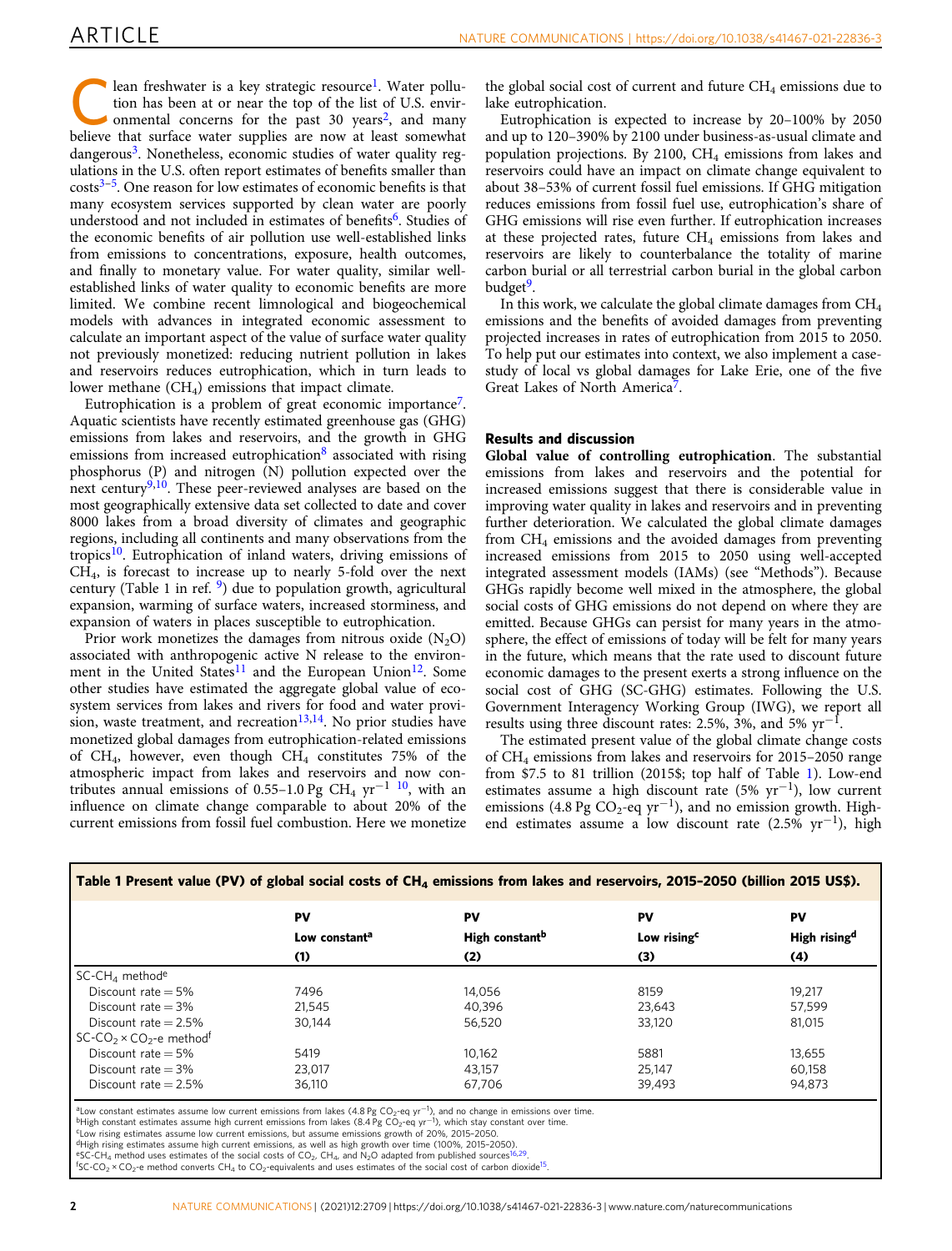<span id="page-2-0"></span>current emissions (8.4 Pg CO<sub>2</sub>-eq yr<sup>-1</sup>), and high growth in emissions from lakes (100%). It will not be possible to avoid all emissions from lakes and reservoirs, but with concerted effort it may be possible to prevent increased emissions. The present value of avoided damages from holding emissions constant at current levels rather than increasing by 20–100% by 2050 from increasing eutrophication is \$0.66–24 trillion (2015\$).

Although it has been noted that it might result in underestimation, especially when assuming a high discount rate<sup>15</sup>, an alternative approach to estimating the climate change damages from non- $CO<sub>2</sub>$  GHGs involves first converting the emissions to  $CO_2$ -equivalents  $(CO_2$ -eq)<sup>[16](#page-4-0)</sup> and then multiplying these by the social cost of carbon dioxide  $(SC-CO<sub>2</sub>)<sup>15</sup>$ . This approach is less accurate than direct application of the social cost of  $CH<sub>4</sub>$  (SC- $CH<sub>4</sub>$ <sup>15</sup>, but it has been frequently used in previous studies. To facilitate comparison to other estimates of climate damages in the literature, we also used the  $CO_2$ -e $\times$ SC-CO<sub>2</sub> approach with otherwise equivalent assumptions to value eutrophication emissions. Results using this approach are reported in the bottom half of Table [1.](#page-1-0) The cost of  $CH_4$  emissions from lakes and reservoirs from 2015 to 2050 is estimated to be \$5.4–95 trillion (2015\$), and the associated avoided damages from keeping emissions constant are \$0.46–27 trillion (2015\$).

These estimates consider only the cost of  $CH<sub>4</sub>$  emissions, but lakes and reservoirs also emit  $CO<sub>2</sub>$  and N<sub>2</sub>O. Adding current  $CO<sub>2</sub>$ and  $N_2O$  emission estimates<sup>10</sup>, the SC-GHG emissions increases by 27–51% above those for  $CH<sub>4</sub>$  alone. Although mounting evidence suggests poor water quality also influences emissions of  $CO<sub>2</sub>$  and N<sub>2</sub>O, global analyses of future scenarios for altered emissions of  $CO<sub>2</sub>$  and N<sub>2</sub>O from lakes have not yet been published, so we do not monetize these damages. Nevertheless, even our partial estimates suggest that reducing eutrophication is an important means of avoiding climate change damages with a large benefit when measured in monetary terms.

Comparison to other economic damages from water pollution. How do these estimated global climate damages from eutrophication compare to the local and regional benefits of water pollution control typically included in assessments of the benefits and costs of water pollution policies? To help put our results in context, we consider the case of Lake Erie, where eutrophication and associated harmful algal blooms (HABs), primarily due to excess P from agricultural sources, have caused considerable economic damage since the mid-1990s<sup>7</sup>. Local values of eutrophication abatement vary among lakes, but Lake Erie is a salient example because reliable estimates of local value are available, and Lake Erie's GHG emissions were included in the global emission analysis $9,10$  that we used to compute our global estimates presented in Table [1.](#page-1-0) Recent work using a stated preference survey of Ohio residents estimates that a 40% reduction in total P loading to the western Lake Erie basin from the Maumee River watershed would lead to a \$4.0–6.0 million annual welfare gain to Ohio recreational anglers $17,18$ . Assuming constant annual benefits from 2015 to 2050 and using a 3%  $yr^{-1}$ discount rate, this amounts to a present value of \$0.087–0.12 billion in total recreational fishing benefits.

Applying our methods to this case, a 40% reduction in total P loading to Lake Erie would yield a 0.079 Tg yr−<sup>1</sup> reduction in CH<sub>4</sub> emissions (2.7 Tg CO<sub>2</sub>-eq yr<sup>-1</sup>). If the P-loading reduction began in 2015 and was maintained through 2050, we estimate that the resulting water quality improvement would generate present value economic benefits (avoided climate damages) of \$3.1 billion using the SC-CH<sub>4</sub> (\$3.3 billion using CO<sub>2</sub>-e  $\times$  SC-CO<sub>2</sub>) and a 3%  $yr^{-1}$  discount rate (Table 2). Thus, the global climate benefits of achieving the targeted 40% reduction in P

Table 2 Present value (PV) of avoided global social costs of CH4 emissions, 2015–2050 (billion 2015 US\$), from a 40% reduction in total P loading in the western Lake Erie basin<sup>a</sup>.

|                                                | PV   |  |
|------------------------------------------------|------|--|
| SC-CH <sub>4</sub> method <sup>b</sup>         |      |  |
| Discount rate $=$ 5%                           | 1.08 |  |
| Discount rate $=$ 3%                           | 3.11 |  |
| Discount rate $= 2.5\%$                        | 4.36 |  |
| $SC$ - $CO2 \times CO2$ -e method <sup>c</sup> |      |  |
| Discount rate $=$ 5%                           | 0.78 |  |
| Discount rate $=$ 3%                           | 3.33 |  |
| Discount rate $= 2.5\%$                        | 5.22 |  |

<sup>a</sup>A 40% reduction in total P loading would yield a 2.696 Tg Co<sub>2</sub>-eq yr<sup>−1</sup> CO<sub>2</sub>-eq flux of (100<br>year) reduction in CH<sub>4</sub> emissions (0.07929 Tg CH<sub>4</sub> yr<sup>−1</sup>).  $b$ SC-CH<sub>4</sub> method uses estimates of the social costs of CO<sub>2</sub>, CH<sub>4</sub>, and N<sub>2</sub>O adapted from

published sources<sup>[16,29](#page-4-0)</sup>.<br>"SC-CO<sub>2</sub> × CO<sub>2</sub>-e method converts CH<sub>4</sub> to CO<sub>2</sub>-equivalents and uses estimates of the social

cost of carbon dioxide<sup>15</sup>



### Fig. 1 Comparison of the recreational vs. climate implications of eutrophication. A The welfare gain, 2015-2050, from a 40% reduction in phosphorus (P) loading to western Lake Erie reducing the frequency and extent of harmful algal blooms (HABs). The range of economic impact on recreational angling was estimated from the annual welfare gain<sup>[17](#page-4-0)</sup> assuming constant annual benefits and a 3% yr−<sup>1</sup> discount rate. The welfare gain from this same total P loading to Lake Erie was estimated from the corresponding reduction in  $CH_4$  emissions (and  $CO_2$ -equivalent emissions) through 2050, using estimates and methods reported in Table 2. **B** The welfare cost of seasonal Lake Erie HABs sufficient to close beaches, [20](#page-4-0)15-2050. Benefit transfer work<sup>20</sup> estimates the 95% confidence interval of daily recreational losses from the closure of all 67 Lake Erie beaches in Ohio and Michigan. We aggregate to seasonal (115 day)<sup>39</sup> HABs occurring annually, 2015–2050, using a 3% yr−<sup>1</sup> discount rate. Methane cost estimates are derived from methane emissions under nutrient concentrations that would lead to closure of all of these beaches due to high chlorophyll from HABs as well as from chlorophyll levels that would lead to moderate risk of adverse health effects from beach use.

loading are well over an order of magnitude larger than the estimated recreational benefits to Ohio anglers (Fig. 1).

Published estimates suggest that the 40% reduction in total P loading to Lake Erie that we model here could be achieved with a fertilizer tax or a tax-and-rebate policy with rebates funding agricultural best management practices at an annual cost to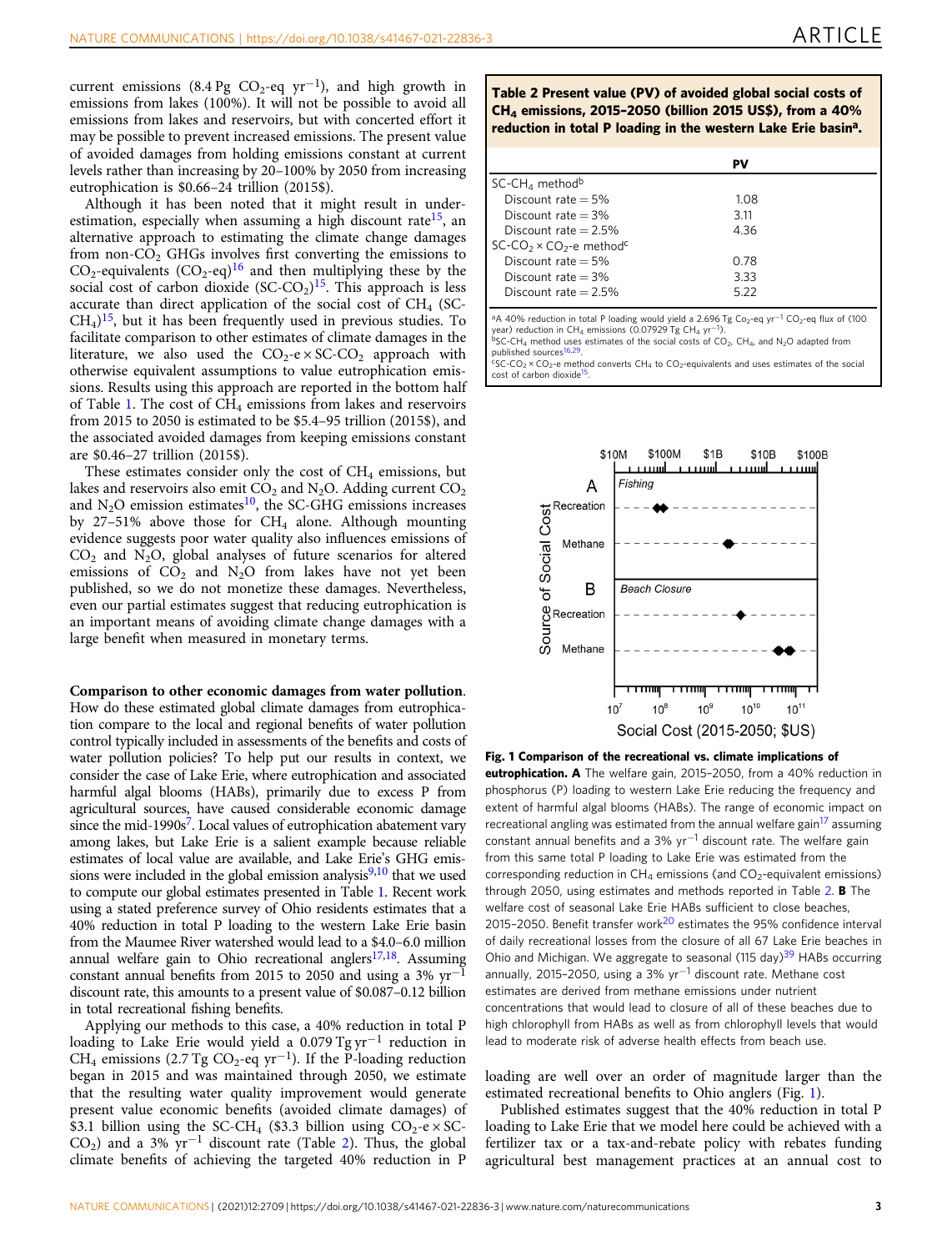<span id="page-3-0"></span>taxpayers of about  $$16-17$  million<sup>[19](#page-4-0)</sup>. Note that these cost estimates are conservative, as they do not include yield losses or other agricultural compliance costs<sup>[19](#page-4-0)</sup>. These annual costs would exceed the estimated annual recreational fishing benefits of the policy goal<sup>[18](#page-4-0)</sup> but are still smaller than the climate benefits.

Economists have also used benefit transfer techniques to extrapolate from individual estimates of the value of water quality changes for a specific location to estimates for an entire region. For example, recent work $20$  using a function transfer approach estimates that the closure of all 67 Lake Erie beaches in Ohio and Michigan due to a large HAB in Lake Erie would generate daily recreational losses of \$2.39 million (95% confidence interval \$1.81–3.11 million). Assuming an extreme case that the HAB season lasts continuously for 115 days $20$ , this implies an annual welfare loss of about \$280 million. If a severe HAB that closed all 67 Lake Erie beaches in the two states occurs annually from 2015 to 2050 and annual damages are constant, the present value of total damages, derived from the definition of the present value of a constant stream of benefits, using a 3% yr−<sup>1</sup> discount rate, would be about \$6.1 billion using the central estimate of the cost of beach closure<sup>20</sup>, or a range of \$4.4–7.7 billion, using their 95% confidence interval $20$ .

The CH<sub>4</sub> emissions from a HAB event in Lake Erie large enough to close all 67 beaches in Ohio and Michigan would depend on the severity of the triggering water quality impairment. We use two approaches to make a comparable estimate of  $CH<sub>4</sub>$ emission damages. First, if the chlorophyll a concentration exceeds 30 ppb, the risk of Cyanobacteria blooms is 80–100%, gauged by the risk of Cyanobacteria biomass exceeding 50%<sup>21</sup>. This level would exceed statutory thresholds that trigger beach closures or health advisories and would yield an emission increase of 1.0 Tg CH<sub>4</sub> yr<sup>-1</sup> (34 Tg CO<sub>2</sub>-eq yr<sup>-1</sup>). These emissions would create a present value of damages of \$39 billion using the SC-CH4 (\$42 billion using  $CO_2$ -e × SC-CO<sub>2</sub>) at a 3% yr<sup>-1</sup> discount rate (Table 3), roughly seven times larger than the estimated recreational damages from a HAB severe enough to close all Lake Erie beaches in Michigan and Ohio for 35 years.

As a second approach to making this comparison, we use the World Health Organization guideline for chlorophyll a concentration yielding a moderate probability of adverse health effects in recreational waters  $(50 \text{ pb})^{22}$ . Because the assumed triggering concentration for beach closures is higher, both the estimated emissions associated with the closure events (1.7 Tg CH<sub>4</sub> yr<sup>-1</sup> or 59 Tg CO<sub>2</sub>-eq yr<sup>-1</sup>) and the economic damages using a 3% yr<sup>-1</sup> discount rate (\$69 and \$73 billion) are higher (Table 3). With this approach, the global climate costs of HABs severe enough to close all MI and OH beaches on Lake Erie from 2015 to 2050 are an

order of magnitude larger than the estimated recreational damages from beach closures (Fig. [1](#page-2-0)).

We cannot say how our  $CH<sub>4</sub>$  damage estimates would compare with a full estimate of other damages from Lake Erie eutrophication. The literature demonstrates that important water quality benefits are difficult to value[2](#page-4-0). A single-season HAB similar to the 2014 event that resulted in the issuance of a do not drink/do not boil order for the public water system in the City of Toledo created damages of about \$1.3 billion, including impacts on property values, water treatment costs, and tourism $^{23}$  $^{23}$  $^{23}$ . Estimates of damages to fishing activity at Lake Erie's Canadian coast are also substantial<sup>[24](#page-4-0)</sup>. An earlier study estimates damages from eutrophication of all U.S. rivers and lakes $25$ , omitting the climate damage estimates we calculate here; an assessment of the methods used to obtain these estimates is outside the scope of our paper. Notably, recent work links HABs in Gull Lake, Michigan (not far from Lake Erie) with increased likelihood of low birth weight and shorter gestation among infants born to exposed mothers<sup>26</sup>.

Given that the full gamut of potential damages is difficult to monetize, a comprehensive estimate of the non-climate damages from eutrophication and HABs—especially if human health impacts are significant—could exceed our damage estimates for  $CH<sub>4</sub>$  emissions. However, our estimates of the global  $CH<sub>4</sub>$ emission damages from eutrophication in Lake Erie exceed all published estimates of other damages, to the extent that we can compare them. Smaller lakes than Erie may show even greater differences between global and local values of eutrophication because, on average, people have greater willingness to pay for recreation on large lakes<sup> $27$ </sup>, and CH<sub>4</sub> emissions per unit area do not vary with lake size<sup>10</sup>. These results suggest that global climate impacts are a substantial omission from benefit–cost assessments of policies targeting eutrophication, in Lake Erie and elsewhere.

Eutrophication is a local and global problem. Degraded water quality is often considered a local or regional problem. We show that water quality has important implications for global climate, through emissions of  $CH<sub>4</sub>$  and other GHGs. These emissions are likely to increase substantially unless action is taken to prevent further eutrophication. The damage from eutrophication-related GHG emissions is likely to be in trillions of dollars, and appears to be far larger than other monetized damages from poor water quality that economists have so far been able to quantify, especially where pollution does not generate severe health damages. Our analysis shows that local water quality protection has global economic implications, and that more effort devoted to

| Table 3 Present value (PV) of global social costs of $CH4$ emissions, 2015-2050 (billion 2015 US\$), from a harmful algal bloom |  |
|---------------------------------------------------------------------------------------------------------------------------------|--|
| sufficient to close all MI and OH beaches on Lake Erie.                                                                         |  |

|                                                             | PV                                           | PV                                  |  |
|-------------------------------------------------------------|----------------------------------------------|-------------------------------------|--|
|                                                             | Closure at 30 ppb chlorophyll a <sup>a</sup> | Closure at 50 ppb chlorophyll $a^b$ |  |
| SC-CH <sub>4</sub> method <sup>c</sup>                      |                                              |                                     |  |
| Discount rate $=$ 5%                                        | 13.72                                        | 23.87                               |  |
| Discount rate $=$ 3%                                        | 39.42                                        | 68.59                               |  |
| Discount rate $= 2.5\%$                                     | 55.16                                        | 95.97                               |  |
| SC-CO <sub>2</sub> × CO <sub>2</sub> -e method <sup>d</sup> |                                              |                                     |  |
| Discount rate $=$ 5%                                        | 9.92                                         | 17.25                               |  |
| Discount rate $=$ 3%                                        | 42.12                                        | 73.28                               |  |
| Discount rate $= 2.5\%$                                     | 66.08                                        | 114.96                              |  |
|                                                             |                                              |                                     |  |

<sup>a</sup>A 30 ppb chlorophyll a concentration represents an 80-100% risk of Cyanobacteria blooms<sup>21</sup>; we associate this with a 1.003926 Tgyr<sup>-1</sup> increase in CH<sub>4</sub> emissions.<br><sup>b</sup>The World Health Organization chlorophyll a guideli

1.746587 Tg yr<sup>-1</sup> in CH<sub>4</sub> emissions.<br><sup>4</sup>SC-CH<sub>4</sub> method uses estimates of the social costs of CO<sub>2</sub>, CH<sub>4</sub>, and N<sub>2</sub>O adapted from published sources<sup>[16,29](#page-4-0)</sup>.<br><sup>4</sup>SC-CO<sub>2</sub> × CO<sub>2</sub>-e method converts CH<sub>4</sub> to CO<sub>2</sub>-equivalen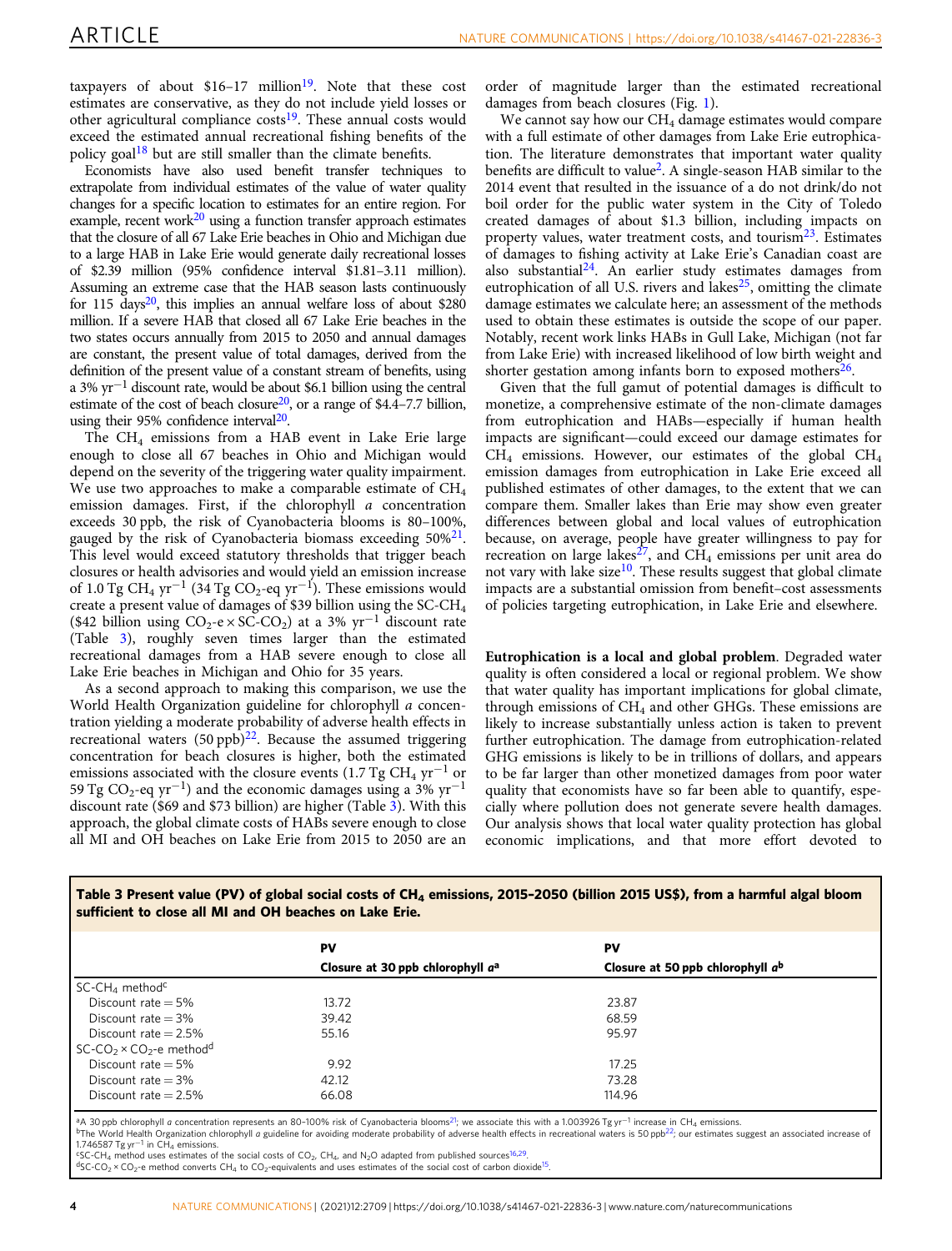<span id="page-4-0"></span>understanding the consequences of changes in water quality and valuing the benefits of sustaining or improving water quality is warranted.

#### **Methods**

Computation of climate damage from methane emissions. To compute the climate damages of  $CH_4$  emissions from lakes, we used estimates of the social costs of carbon dioxide (CO<sub>2</sub>), CH<sub>4</sub>, and nitrous oxide (N<sub>2</sub>O) produced by the U.S.<br>Government IWG on the SC-GHGs<sup>28,29</sup>. The IWG used a common set of input assumptions and three IAMs-DICE<sup>15</sup>, FUND<sup>30</sup>, and PAGE<sup>31</sup> - to calculate the discounted value of the expected future global economic losses from climate change due to emissions of each GHG between 2015 and 2050.

Integrated assessment models and their limitations. DICE, FUND, and PAGE are among the main IAMs used for benefit–cost analysis of climate change policies in the U.S. and elsewhere<sup>32</sup>. These IAMs combine a reduced-form representation of the influence of GHG emissions on global average temperatures with estimates of the economic damages from increasing temperatures over time<sup>16,28</sup>. Well-known limitations of IAMs stem from disagreements about how economic damages from climate change in the far future should be compared to the near-term costs of emissions reductions, and uncertainties about the impacts of changes in the physical climate on economic systems, including but not limited to the risks of catastrophic economic impacts if large increases in global temperatures are reached33–36.

#### Data availability

All data used for estimating global GHG emissions from lakes are available in the FigShare repository<sup>37</sup> at [https://doi.org/10.6084/m9.](https://doi.org/10.6084/m9.figshare.5220001)figshare.5220001.

#### Code availability

No complex code was used in the creation of this manuscript. However, a spreadsheet of the principal calculations in Tables  $1-3$  $1-3$  $1-3$  is available<sup>38</sup> at [https://doi.org/10.6084/m9.](https://doi.org/10.6084/m9.figshare.14265188) fi[gshare.14265188](https://doi.org/10.6084/m9.figshare.14265188) (2021).

Received: 14 August 2020; Accepted: 29 March 2021; Published online: 11 May 2021

#### References

- 1. Fishman, C. The Big Thirst: The Secret Life and Turbulent Future of Water (Free Press, 2011).
- 2. Keiser, D. A. & Shapiro, J. S. Burning waters to crystal springs? U.S. water
- pollution regulation over the last half century. J. Econ. Perspect. 33, 51–75 (2019). 3. Boyle, K. J., Kotchen, M. J. & Smith, V. K. Deciphering dueling analyses of clean water regulations. Science 358, 49–50 (2017).
- 4. Keiser, D. A., Kling, C. L. & Shapiro, J. S. The low but uncertain measured benefits of U.S. water quality policy. Proc. Natl Acad. Sci. USA 116, 5262–5269 (2018).
- 5. Keiser, D. A. & Shapiro, J. S. Consequences of the Clean Water Act and the demand for water quality. Quart. J. Econ. 134, 349–396 (2019).
- 6. Garrick, D. E. et al. Valuing water for sustainable development. Science 358, 1003 (2017).
- 7. Steffen, M. M. et al. Ecophysiological examination of the Lake Erie microcystis bloom in 2014: linkages between biology and the water supply shutdown of Toledo, OH. Environ. Sci. Technol. 51, 6745–6755 (2017).
- 8. Smith, V. H. et al. Comment: cultural eutrophication of natural lakes in the United States is real and widespread. Limnol. Oceanogr. 59, 2217–2225 (2014).
- 9. Beaulieau, J. J., DelSontro, T. & Downing, J. A. Eutrophication will increase methane emissions from lakes and impoundments during the 21st century. Nat. Commun. 10, 1375 (2019).
- 10. DelSontro, T., Beaulieau, J. & Downing, J. A. Greenhouse gas emissions from lakes and impoundments: upscaling in the face of global change. Limnol. Oceanogr. Lett. 3, 64–75 (2018).
- 11. Sobota, D. J., Compton, J. E., McCrackin, M. L. & Singh, S. Cost of reactive nitrogen release from human activities to the environment in the United States. Environ. Res. Lett. 10, 025006 (2015).
- Van Grinsven, H. J. et al. Costs and benefits of nitrogen for Europe and implications for mitigation. Environ. Sci. Technol. 47, 3571–3579 (2013).
- 13. de Groot, R. et al. Global estimates of the value of ecosystems and their services in monetary units. Ecosyst. Serv. 1, 50-61 (2012).
- 14. Costanza, R. et al. Changes in the value of ecosystem services. Glob. Environ. Change 26, 152–158 (2014).
- 15. Nordhaus, W. Estimates of the social cost of carbon: concepts and results from the DICE-2013R model and alternative approaches. J. Assoc. Environ. Resour. Econ. 1, 273–312 (2014).
- 16. Marten, A. L. & Newbold, S. C. Estimating the social cost of non- $CO<sub>2</sub>$  GHG emissions: methane and nitrous oxide. Energy Policy 51, 967–972 (2012).
- 17. Zhang, W. & Sohngen, B. Do U.S. anglers care about harmful algal blooms? A discrete choice experiment of Lake Erie recreational anglers. Am. J. Agric. Econ. 100, 868–888 (2018).
- 18. Ohio Department of Agriculture, Department of Natural Resources, Environmental Protection Agency, Lake Erie Task Force. Ohio Lake Erie Phosphorus Task Force II Final Report. [https://lakeerie.ohio.gov/Portals/0/](https://lakeerie.ohio.gov/Portals/0/Reports/Task_Force_Report_October_2013.pdf) [Reports/Task\\_Force\\_Report\\_October\\_2013.pdf](https://lakeerie.ohio.gov/Portals/0/Reports/Task_Force_Report_October_2013.pdf) (2013).
- 19. Liu, H. et al. Best management practices and nutrient reduction: an integrated economic-hydrologic model of the Western Lake Erie basin. Land Econ. 96, 510–530 (2020).
- 20. Palm-Forster, L. H., Lupi, F. & Chen, M. Valuing Lake Erie beaches using value and function transfers. Agric. Resour. Econ. Rev. 45, 270–292 (2016).
- 21. Downing, J. A., Watson, S. B. & McCauley, E. Predicting Cyanobacteria dominance in lakes. Can. J. Fish. Aquat. Sci. 58, 1905–1908 (2001).
- 22. World Health Organization. Guidelines for Safe Recreational Water Environments: Coastal and Fresh Waters Vol. 1 (World Health Organization, 2003).
- 23. Bingham, M., Sinha, S. K. & Lupi, F. Economic Benefits of Reducing Harmful Algal Blooms in Lake Erie. Report (Environmental Consulting & Technology, Inc., 2015).
- 24. Smith, R. B., Bass, B., Sawyer, D., Depew, D. & Watson, S. B. Estimating the economic costs of algal blooms in the Canadian Lake Erie Basin. Harmful Algae 87, 101624 (2019).
- 25. Dodds, W. K. et al. Eutrophication of U.S. freshwaters: analysis of potential economic damages. Environ. Sci. Technol. 43, 12–19 (2009).
- 26. Jones, B. A. Infant health impacts of freshwater algal blooms: evidence from an invasive species natural experiment. J. Environ. Econ. Manag. 96, 36–59  $(2019)$
- 27. Egan, K. J., Herriges, J. A., Kling, C. L. & Downing, J. A. Valuing water quality as a function of water quality measures. Am. J. Agric. Econ. 91, 106–123  $(2008)$
- 28. Interagency Working Group on Social Cost of Greenhouse Gases. Technical Support Document: Technical Update of the Social Cost of Carbon for Regulatory Impact Analysis Under Executive Order 12866 [https://www.epa.](https://www.epa.gov/sites/production/files/2016-12/documents/sc_co2_tsd_august_2016.pdf) gov/sites/production/fi[les/2016-12/documents/sc\\_co2\\_tsd\\_august\\_2016.pdf](https://www.epa.gov/sites/production/files/2016-12/documents/sc_co2_tsd_august_2016.pdf) (2016).
- 29. Interagency Working Group on Social Cost of Greenhouse Gases. Addendum to Technical Support Document on Social Cost of Carbon for Regulatory Impact Analysis under Executive Order 12866: Application of the Methodology to Estimate the Social Cost of Methane and the Social Cost of Nitrous Oxide [https://www.epa.gov/sites/production/](https://www.epa.gov/sites/production/files/2016-12/documents/addendum_to_sc-ghg_tsd_august_2016.pdf)files/2016-12/documents/ [addendum\\_to\\_sc-ghg\\_tsd\\_august\\_2016.pdf](https://www.epa.gov/sites/production/files/2016-12/documents/addendum_to_sc-ghg_tsd_august_2016.pdf) (2016).
- 30. Anthoff, D. & Tol, R. S. J. The uncertainty about the social cost of carbon: a decomposition analysis using FUND. Clim. Change 117, 515–530 (2013).
- 31. Hope, C. Critical issues for the calculation of the social cost of  $CO_2$ : why the estimates from PAGE09 are higher than those from PAGE2002. Clim. Change 117, 531–543 (2013).
- 32. National Academy of Sciences, Engineering and Medicine. Valuing Climate Damages: Updating Estimation of the Social Cost of Carbon Dioxide (National Academies Press, 2017).
- 33. Weitzman, M. L. On modeling and interpreting the economics of catastrophic climate change. Rev. Econ. Stat. 91, 1–19 (2009).
- 34. Stern, N. The structure of economic modeling of the potential impacts of climate change: grafting gross understimation of risk onto already narrow science models. J. Econ. Lit. 51, 838–859 (2013).
- 35. Pindyck, R. S. Climate change policy: what do the models tell us? J. Econ. Lit. 51, 860–872 (2013).
- 36. Metcalf, G. E. & Stock, J. Integrated assessment models and the social cost of carbon: a review and assessment of U.S. experience. Rev. Environ. Econ. Policy 11, 80–99 (2017).
- 37. Downing, J., Beaulieu, J. & DelSontro, T. Greenhouse gas emissions from lakes and impoundments: upscaling in the face of global change.Limnol. Oceanogr. Lett. 3, 64–75 (2018).
- 38. Downing, J., Polasky, S., Olmstead, S. & Newbold, S. Protecting Local Water Quality Has Global Benefits - Calculations Illustrated. [https://doi.org/10.6084/](https://doi.org/10.6084/m9.figshare.14265188) m9.fi[gshare.14265188](https://doi.org/10.6084/m9.figshare.14265188) (2021).
- 39. National Oceanic and Atmospheric Administration (NOAA), National Weather Service. Lake Erie Harmful Algal Bloom Forecast (NOAA, accessed 22 January 2020); [https://www.weather.gov/cle/LakeErieHAB.](https://www.weather.gov/cle/LakeErieHAB)

#### Acknowledgements

We thank Cathy Kling, Dave Keiser, and Dan Phaneuf for convening a workshop on Integrated Assessment Models and the Social Costs of Water Pollution, under the auspices and support of the Atkinson Center of Cornell University. We also thank Chris Moore of the US Environmental Protection Agency for signaling a key connection among us that greatly assisted this work.